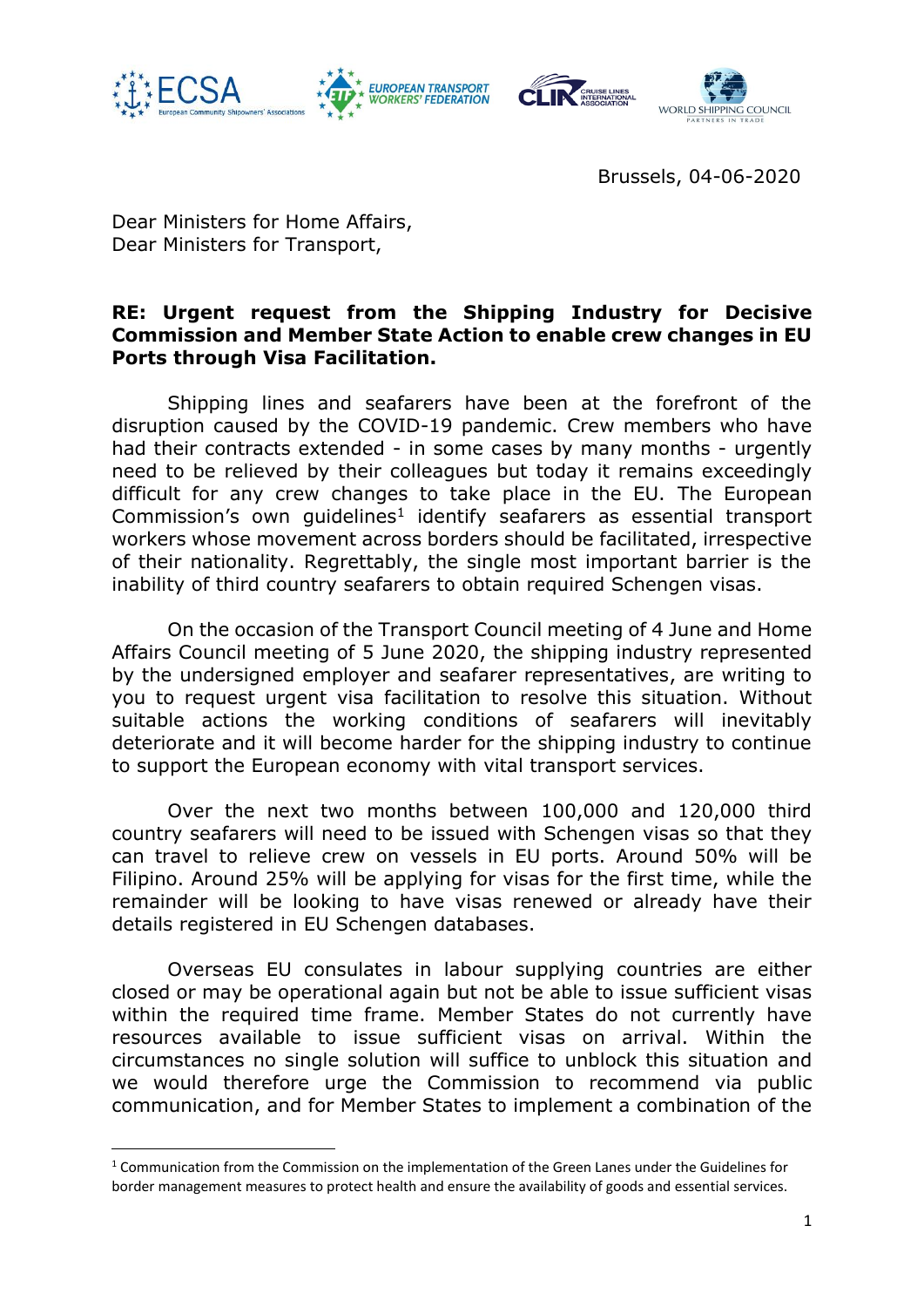

following measures which can all be deployed irrespective of whether overseas visa issuing services are operational.

- *-* **Enable more visas to be issued on arrival –** Enhanced Member State capacity to enable this is needed. This should be complementary to the efforts to resume full operations in EU missions. Allowing more visas on arrival to be issued to seafarers will help compensate for the reduction of services and the backlog of applications in the EU missions overseas.
- **Burden sharing**  all EU Schengen Member States should be called upon to make temporary arrangements to facilitate visa applications for seafarers – this would lessen the burden of applications only being submitted to a few Member States due to flight connections or ports being available for crew change. Temporary arrangements should be made for visa applications to be submitted to any EU Schengen Member State's mission in a labour supplying state (not only to the Member State in which the crew change and/or entry into Schengen occurs). Furthermore, Member States should issue visas also when entry into their Member State is for transit reasons - so as to proceed to another Member States to effect the crew change – since arrangements being made for crew changes include complicated arrangements such as flight connections to an airport in one EU Member State with transit via road transport to a port in another Member State (and vice-versa for disembarking crew). Member States are called upon not to limit the visas to crew changes in ports in their territory or to crew changes on nationally flagged ships.
- **Temporary EU level waiver:** It should be clarified that the possibility under the Visa Code to waive visas for vessel crew going ashore (when it is clearly documented that they are seafarers travelling for professional reasons) could be applied to those entering the Schengen area (at airports/ports) to sign on/off ship. Therefore Member States should be encouraged to temporarily use the exemption found in Article 4 paragraph 1c of the EU Visa Code to cover transiting (on/off-signing) seafarers with for example a restriction of a maximum of 5 days stay. As it would not be practical or timely within the circumstances to require Member States to transpose such a solution into national law, such clarification at EU level is required so as to allow immediate implementation in Member States.
- *-* **Acceptance of recently used or expired visas** As countries outside the Schengen area have done we urge the Council to consider this option including if necessary agreeing to a legislative measure to provide for such possibility.